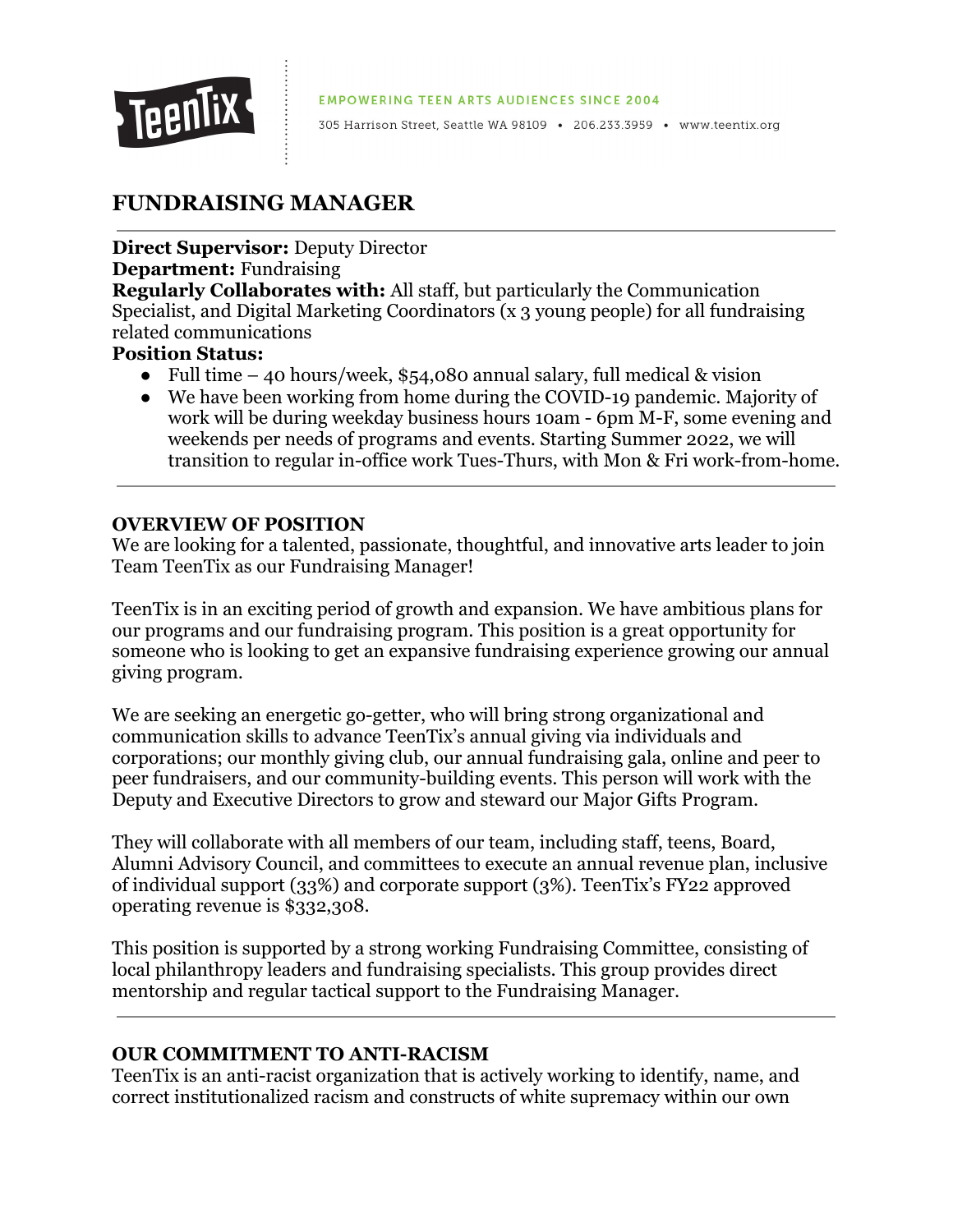

#### **EMPOWERING TEEN ARTS AUDIENCES SINCE 2004**

305 Harrison Street, Seattle WA 98109 . 206.233.3959 . www.teentix.org

organization, and to help our partnered arts and culture organizations do the same. To that end, all staff, interns, and TeenTix leadership participate in anti-racism work through group and independent learning, engagement in regular discussions at staff meetings, and act as active participants in work being done in the community. Our programs work to uplift marginalized voices in arts leadership and arts journalism, and to increase access to art.

We recognize that a key method to shifting constructs of white supremacy and inequities built into traditional fundraising practices is to follow community-centric fundraising principles, such as centering race, supporting our nonprofit partners, valuing transparency with all of our audiences - especially young people, and working together as a tiny but mighty staff to approach all challenges and opportunities as they arise. Our Fundraising Manager will be someone who is willing to jump into these efforts, to help drive organizational change, to challenge institutional practices, and to ensure youth voices are always at the center of TeenTix. Please read more about how we approach addressing our equity work [on our website here.](https://www.teentix.org/about)

#### **ESSENTIAL RESPONSIBILITIES**

This person will manage TeenTix's annual fundraising cycle and public engagement. This position *is not* responsible for earned revenue or grant writing.

#### *Annual Giving:*

- **●** Responsible for creation, implementation, and strategic expansion of an annual fundraising plan, with support from the Deputy Director and Executive Director, through direct mail, events, online campaigns, and monthly giving.
	- GIVING CAMPAIGNS: GiveBIG, Back to School, End of Year, [Honors](https://www.teentix.org/teentix-honor-society) [Society monthly giving.](https://www.teentix.org/teentix-honor-society)
	- ANNUAL GALA**:** Leads all aspects of the (spring) Gala in collaboration with the Deputy Director and Development Committee. Includes guest registration, table captain coordination, sponsorship solicitation, programmatic support, messaging, and event logistics.
	- CULTIVATION EVENTS: Develops and leads regular donor cultivation events with support from staff, Development Committee, and Alumni Advisory Board, including arts outings, happy hours, tabling at community events, summer and end-of-year parties, and teen-led events.
- Manages and leads the execution of an overall solicitation, cultivation, and stewardship calendar.
	- Designs, writes, and manages the distribution of all fundraising-related communication materials and platforms.
	- Collaborates with the Communications Team to include fundraising and stewardship in regular social media, e-news and mailings.
- **●** Primary donor relations contact, building and maintaining positive relationships.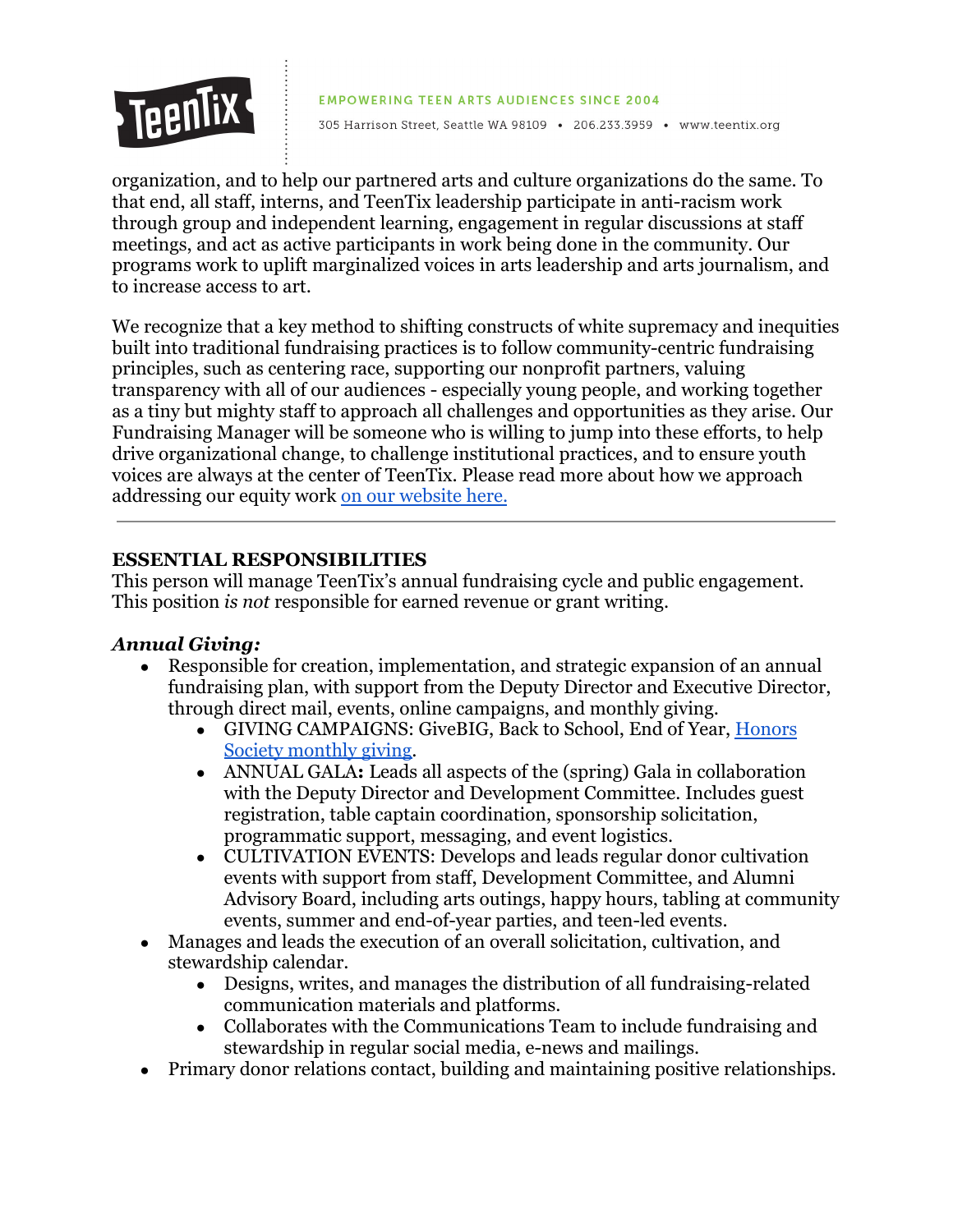

305 Harrison Street, Seattle WA 98109 . 206.233.3959 . www.teentix.org

- **●** Manages and maintains the donor database (Kindful), keeping accurate data, tracking moves management, contact reports, in-kind gifts, and volunteer time, donor acknowledgements, and tax receipts.
- Supports TeenTix teens, Board, and Alumni Advisory Council in their fundraising for TeenTix.

### *Major Gifts & Corporate Support:*

- **●** Supports the growth of TeenTix major gifts pipeline by evaluating capacity and providing recommendations to the Deputy and Executive Director.
- **●** Identifies and works with the Deputy and Executive Directors and Grantwriter to execute on corporate support opportunities.

# **QUALIFICATIONS**

Your previous experience should include:

- 2+ experience in fundraising in a non-profit setting or equivalent experience. Relevant education (such as study in arts management, non-profit development, and fundraising) a bonus
- Experience with effective communication and collaboration with a diverse range of people including staff, board, supporters, and teens

You should flourish in a human-paced work environment:

- Stellar written and oral communication skills
- Ability to collaborate or work autonomously
- High level of detail and personal organization
- Ability to get along with young people in an office-environment, including support and mentorship of those in our programs and on our team
- Entrepreneurial spirit, willingness to support and participate where needed

Your values should encompass:

- An enthusiastic commitment to equitable access to art for all young people but *especially* for teens who have been excluded from arts participation, including teens of color, LGBTQIA, low-income, English as a second language, and with unstable housing
- A love of discussing and engaging with art amongst individuals of all ages
- A love of learning, and a desire to gain new information and skills
- A strong passion for social justice and arts access

We give you bonus points for:

● A personal involvement in the arts as an art-maker or art-buff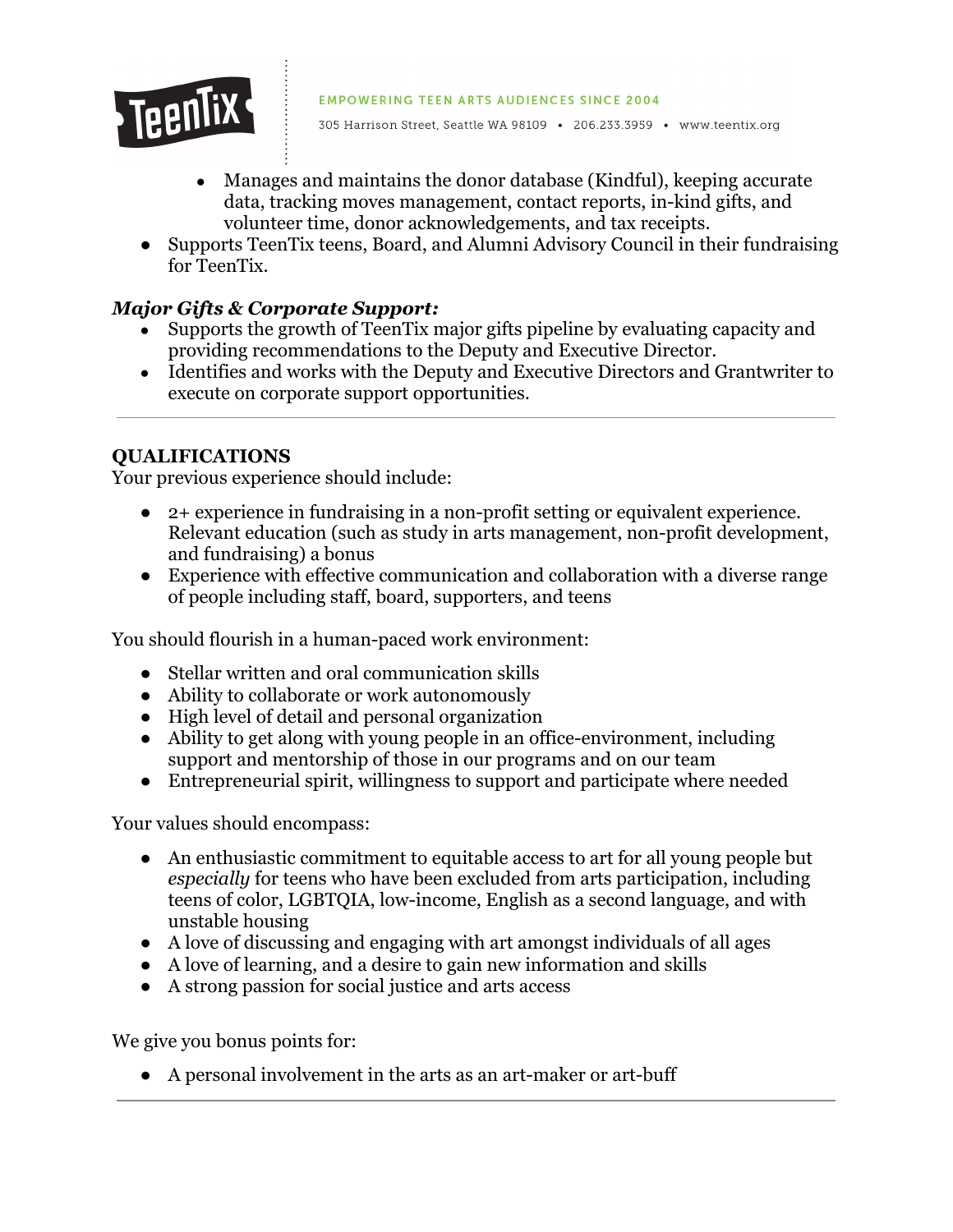

## **THE TEENTIX CULTURE**

TeenTix is an organization that is deeply committed to helping our employees achieve their career goals and maintain a good quality of life while working hard at a small non-profit. TeenTix regularly works horizontally and prioritizes collaboration and all staff having input in decision making, which helps everybody stay accountable to one another. All of our staff engages in a regular arts practice, and is supportive of creating an environment that allows for a personal relationship with art and community. The work is challenging, fun, inspiring, sometimes frustrating, most frequently extremely rewarding, and is possible with an artist-or-family-friendly schedule. As the central office of a community-wide effort to engage young people with the arts, TeenTix enjoys amazing access to a wide variety of arts organizations and colleagues.

#### **WHAT YOU WILL GET**

Full time, 40 hr/week position with a flexible, family-friendly schedule, \$54,080 annual salary. Additionally, professional development opportunities will be supported by TeenTix per your areas of interest including but not limited to secondary education, conferences, speaking engagements, and trainings.

- 40 hours/week, full-time salary (\$54,080), exempt
- Full Medical and vision benefits \$50 transportation monthly stipend

| <b>Type of</b><br><b>Leave</b> | <b>TeenTix Offers</b>                                                                                                                                                                                           | <b>This Position Will Receive</b>                                     |
|--------------------------------|-----------------------------------------------------------------------------------------------------------------------------------------------------------------------------------------------------------------|-----------------------------------------------------------------------|
| Holidays                       | 14 Paid Holidays                                                                                                                                                                                                | 8 paid hours/holiday                                                  |
| Vacation                       | 12 Days Paid Vacation                                                                                                                                                                                           | 3.694 hours accrued per pay period<br>during first year of employment |
| Paid Time Off<br>(PTO)         | PTO used for non-vacation or holiday time<br>including bereavement leave, care-taker<br>needs, mental health days, religious holidays<br>(not included in other paid holidays),<br>personal days, and sick time | 96 hours PTO accrued per year                                         |

Employees receive benefits in accordance with the hours regularly worked:

#### **TO APPLY**

Young people, people that identify as queer and/or non-binary, and people of color are strongly encouraged to apply. Your time will be respected and you will not be asked to treat yourself as an unlimited resource.

Please send a resumé and cover letter to [jobs@teentix.org.](mailto:jobs@teentix.org) Cover letter may be in the form of a written or video submission.